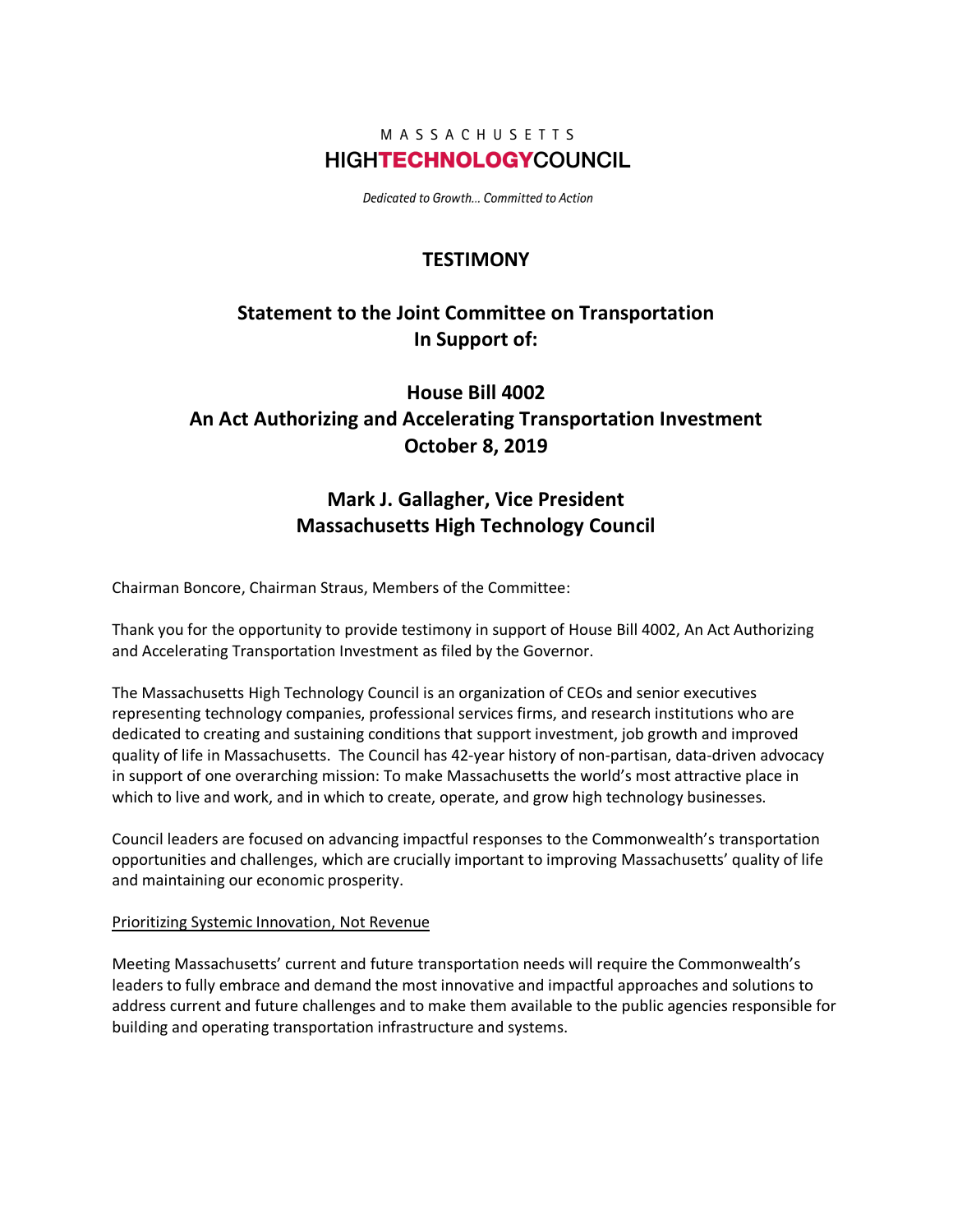The Commonwealth's most pressing need and urgent focus is and must be to equip public transportation agencies with the innovative and enhanced project delivery tools and capacity they need to succeed, including the ability to optimize their use of external/private sector partners and resources.

As you are aware, a robust public debate centered on new transportation revenues is underway and intensifying. Irrespective of whether transportation-dedicated resources and revenues increase or decrease in the future, the Commonwealth must choose to innovate in its approach to transportation governance, finance and procurement and eliminate tolerance for waste and inefficiency.

The failure to do so will simply push more public resources into a system that transportation agencies and experts agree is not sufficiently equipped or empowered to efficiently and effectively put them to use.

The Massachusetts High Technology Council (the "Council") believes that the highest-potential opportunities and solutions lie in choosing to enact statutory changes and embrace innovative approaches that give our public transportation agencies the tools they need and are asking for, including those proposed in House Bill 4002.

The Council encourages the members of the Joint Committee on Transportation and your colleagues in the House and Senate to make the General Court's highest transportation policy priority the timely enactment of House Bill 4002, not the pursuit of a multi-year, multi-pronged and multi-billion-dollar toll and tax plan that will make Massachusetts a more costly place to live and work.

With state revenues up more than \$10 billion (or 60%) over the past decade, identifying and imposing an array of new taxes and costs on individuals and businesses in order to provide even more revenue is not the most pressing need facing the Commonwealth's transportation system, despite unrelenting calls for additional taxes and dire warnings about a revenue crisis.

According to approved Capital Improvement Plans for MassDOT and the MBTA, the Commonwealth is poised to invest more than \$20 billion in transportation infrastructure and improvements over the next 5 years using identified and available funding sources. House Bill 4002 presents a critically important opportunity to advance long-overdue policy changes that will equip Massachusetts transportation agencies with the project-delivery and procurement tools they need to succeed in delivering those planned improvements and effectively investing each and every resource provided by taxpayers and system users.

#### Fostering Economic Growth and Competitiveness

These historic levels of public funding and investment in transportation are supported by billions of dollars in new and additional revenues being collected by the Commonwealth each year, largely due to our thriving private sector economy. Imposing additional and unneeded costs on Massachusetts families, individuals and employers creates unnecessary risks of making the type of policy choices that have made other states less attractive places to live, work and invest and will result in lost urgency and opportunities for the Commonwealth to pursue the forward-looking transportation approaches it must.

For the past decade, Massachusetts' revenues have grown by an average of nearly \$1 billion each year, a growth rate of almost 60%; more than triple the rate of inflation over the same period. In just the past 2